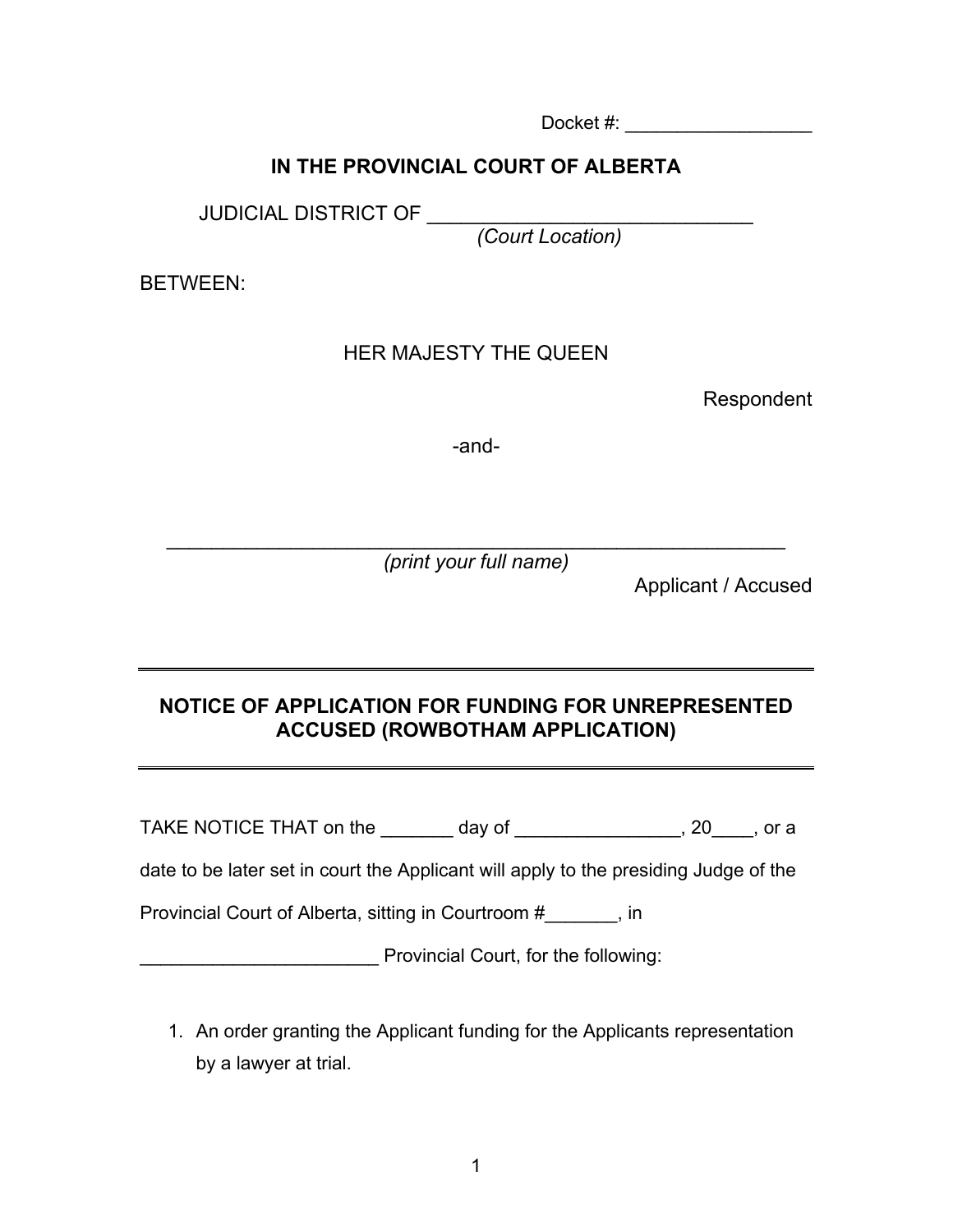- 2. A finding that there has been, or that there is a substantial likelihood that there will be, a breach of the Applicant's rights as guaranteed by section 7 and section 11(d) of the *Canadian Charter of Rights and Freedoms* unless he is represented by counsel; and
- 3. An order for a conditional stay of proceedings of the charges before the court, pursuant to section 24(1) of the *Canadian Charter of Rights and Freedoms*, unless and until such funding for counsel is provided.

AND FURTHER TAKE NOTICE THAT the grounds for this Application are as follows:

1. The Applicant has been charged with offences as listed in the Information filed in this matter.

2. The Applicant has applied for Legal Aid funding but was denied. The Applicant appealed this decision, but the appeal processes of Legal Aid have been exhausted.

3. The Applicant is not currently represented by a lawyer and cannot afford to retain a lawyer privately.

4. The case is the result of a complex and detailed investigation, is legally complex and involves substantial disclosure.

5. Sections 7 and 11(d) of the *Canadian Charter of Rights and Freedoms*  guarantee the Applicant the right to a fair trial. Given the Applicant's circumstances and the nature of these charges, there is a substantial likelihood that the Applicant will not receive a fair trial in this matter if the Applicant is not represented by a lawyer.

2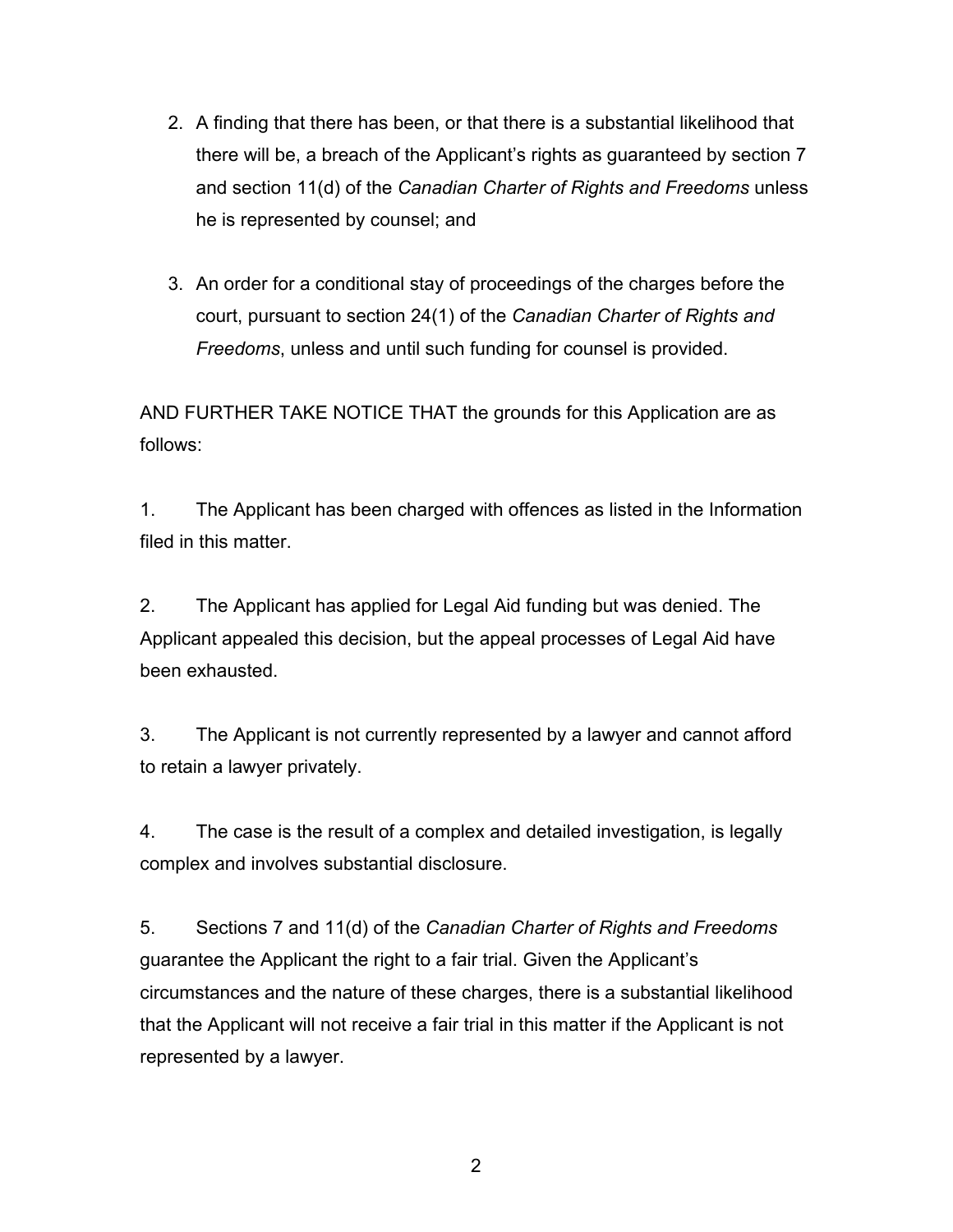6. Accordingly, the Applicant is entitled to a remedy pursuant to section 24(1) of the *Canadian Charter of Rights and Freedoms*, and the Applicant requests that a conditional stay of proceedings be imposed until such time as the Crown makes arrangements to provide the Applicant with a state-funded lawyer.

AND FURTHER TAKE NOTICE THAT the Applicant intends to rely on:

- 1) the attached Affidavit of the Applicant in support of this Application; and
- 2) such further and other materials as this Honourable Court may permit.

AND FURTHER TAKE NOTICE THAT the Applicant relies on the following authorities in support of this Application:

1. R. v. Smart, 2014 ABPC 175;

2. Rowbotham v. The Queen, [1988] OJ No 271, 41 C.C.C. (3d) 1 (Ont.

C.A.);

3. R. v. Rain, 1998 ABCA 315; and

4. R. v. Malik, 2003 BCSC 1439.

ALL OF WHICH IS RESPECTFULLY SUBMITTED at the City of \_\_\_\_\_\_\_\_\_\_\_\_\_\_\_\_\_\_\_\_\_\_\_\_ in the Province of Alberta this \_\_\_\_\_\_\_ day of  $\sim$  . 20  $\sim$  .

Applicant's Signature\_\_\_\_\_\_\_\_\_\_\_\_\_\_\_\_\_\_\_\_\_\_\_\_\_ Applicant's Name Applicants Address \_\_\_\_\_\_\_\_\_\_\_\_\_\_\_\_\_\_\_\_\_\_\_\_\_\_

\_\_\_\_\_\_\_\_\_\_\_\_\_\_\_\_\_\_\_\_\_\_\_\_\_\_\_\_\_\_\_\_\_\_\_\_\_\_\_\_\_\_

| Telephone |  |
|-----------|--|
| Email     |  |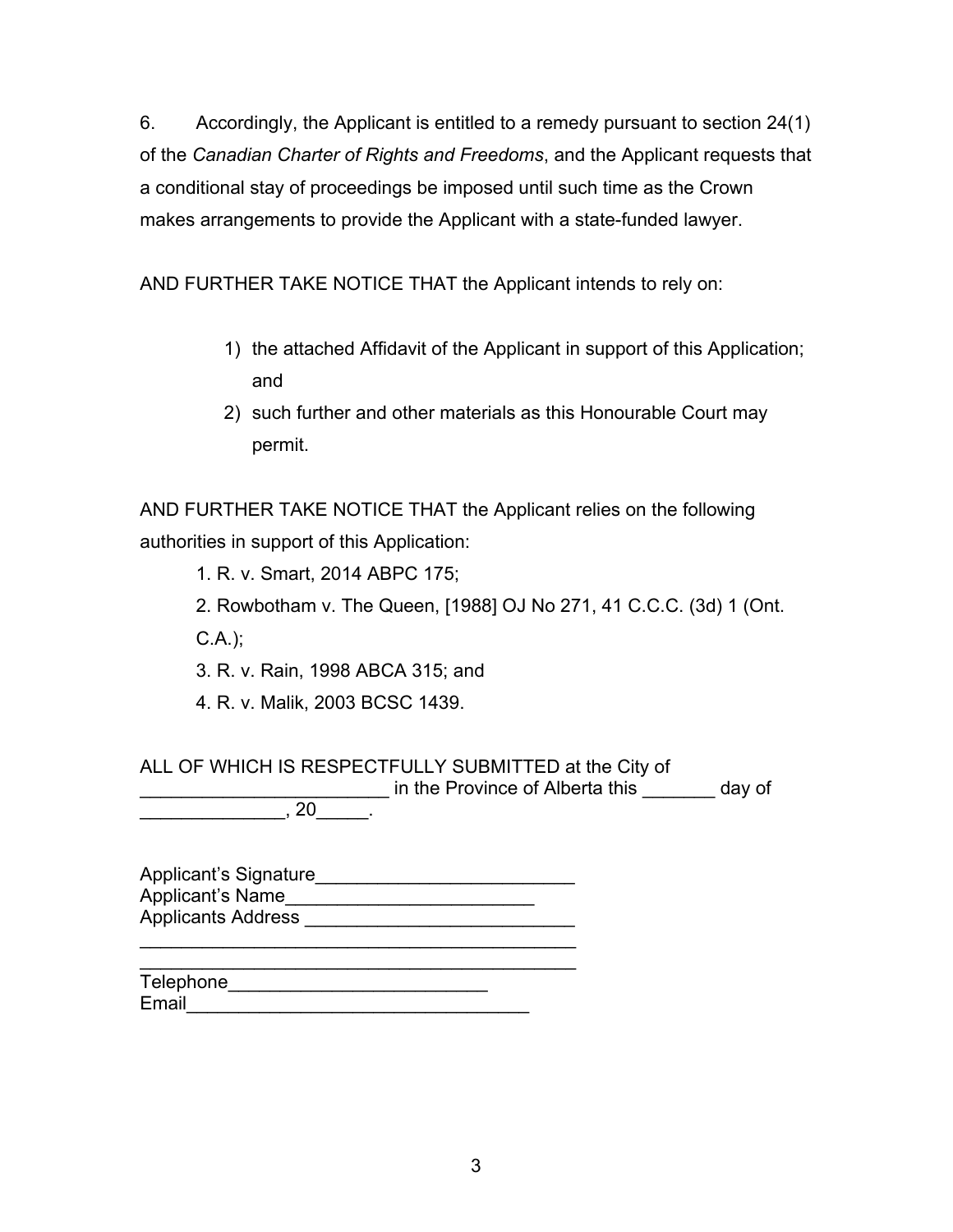Docket #:

# **IN THE PROVINCIAL COURT OF ALBERTA**

JUDICIAL DISTRICT OF \_\_\_\_\_\_\_

*(Court Location)*

BETWEEN:

#### HER MAJESTY THE QUEEN

Respondent

-and-

\_\_\_\_\_\_\_\_\_\_\_\_\_\_\_\_\_\_\_\_\_\_\_\_\_\_\_\_\_\_\_\_\_\_\_\_\_\_\_\_\_\_\_\_\_\_\_\_\_\_\_\_\_\_\_ *(print your full name)*

Applicant / Accused

#### **AFFIDAVIT OF THE APPLICANT** *IN SUPPORT OF APPLICATION FOR FUNDING FOR*

*UNREPRESENTED ACCUSED (ROWBOTHAM APPLICATION)*

| . . | <b>MAKE OATH AND</b> |
|-----|----------------------|
|     |                      |

## SAY AS FOLLOWS:

[1] I am the Applicant in this matter, and as such, I have personal knowledge of the matters set out herein, except where stated to be based on belief.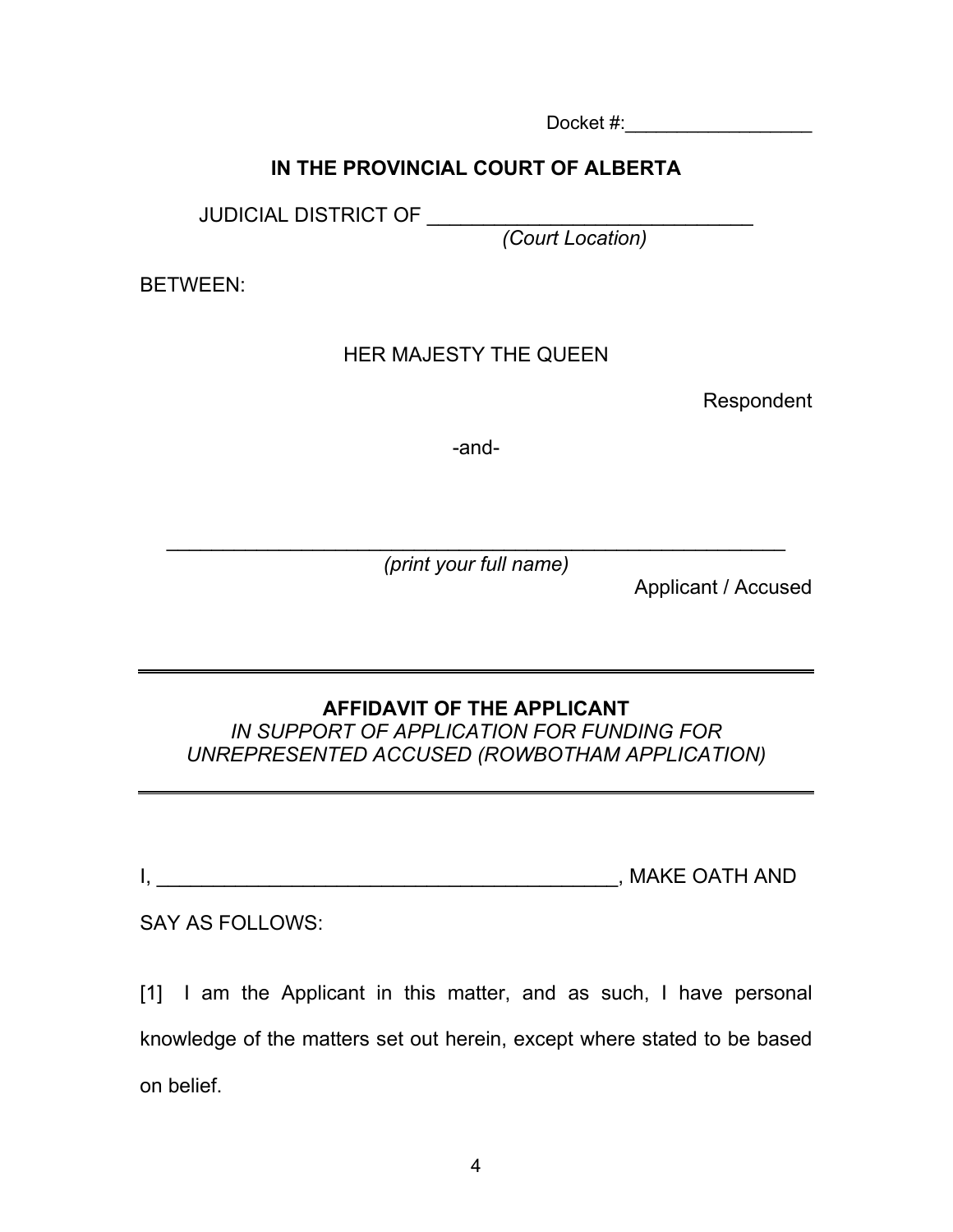[2] I make this Affidavit in support of my application that the charges against me be conditionally stayed until I am provided with a state-funded lawyer.

|  |  | [3] I am currently: (check one) |  |  |
|--|--|---------------------------------|--|--|
|--|--|---------------------------------|--|--|

|      | Province of Alberta.                                                   |    |
|------|------------------------------------------------------------------------|----|
|      |                                                                        |    |
|      | Of no fixed address.                                                   |    |
|      | [4] I am currently _______________ years old, I was born               | in |
|      | and I am: <i>(check one)</i> , and I am: <i>(check one)</i>            |    |
|      | A Canadian Citizen.                                                    |    |
|      | A Canadian Permanent Resident.                                         |    |
|      | Not a Canadian Citizen or a Canadian Permanent Resident.               |    |
| one) | [5] My first language is ________________________________, and: (check |    |

I can read, write, and speak either English or French.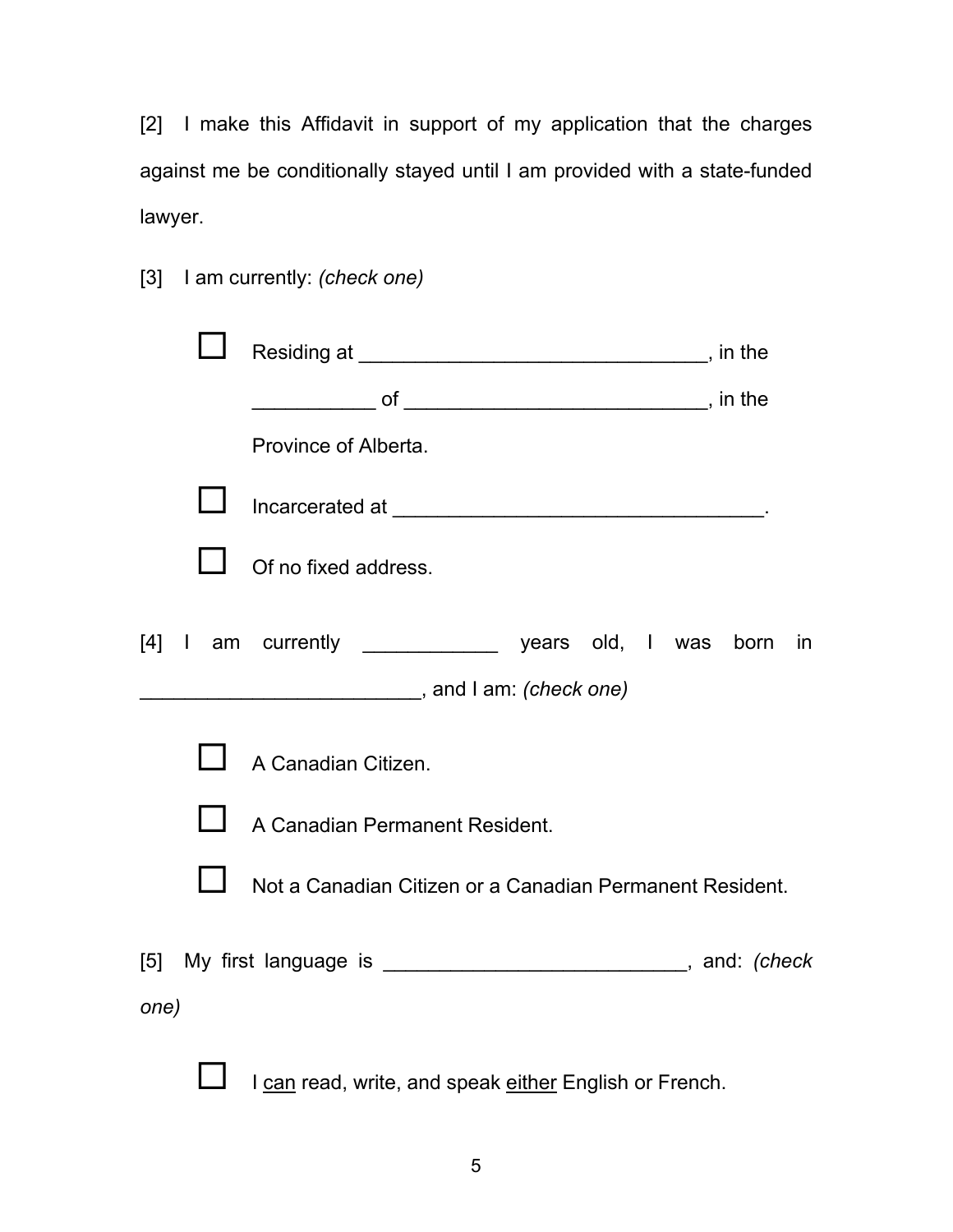|     | I cannot read, write, and speak either English or French        |
|-----|-----------------------------------------------------------------|
|     | without help from someone else, and I need the following        |
|     | kinds of help reading, writing, or speaking English or French:  |
|     |                                                                 |
|     | <u> 1965 - Johann John Stoff, market francuski filozof (</u>    |
|     |                                                                 |
|     |                                                                 |
| [6] | The highest level of schooling I have completed is: (check one) |
|     | Less than High School.                                          |
|     | The last grade I completed was grade _______.                   |
|     | High School.                                                    |
|     | Technical or Trade School. The institutions I attended and      |
|     | certificates/diplomas I received are:                           |
|     |                                                                 |
|     |                                                                 |
|     |                                                                 |
|     | College or University. The institutions I attended and          |
|     | certificates/diplomas I received are:                           |
|     |                                                                 |

\_\_\_\_\_\_\_\_\_\_\_\_\_\_\_\_\_\_\_\_\_\_\_\_\_\_\_\_\_\_\_\_\_\_\_\_\_\_\_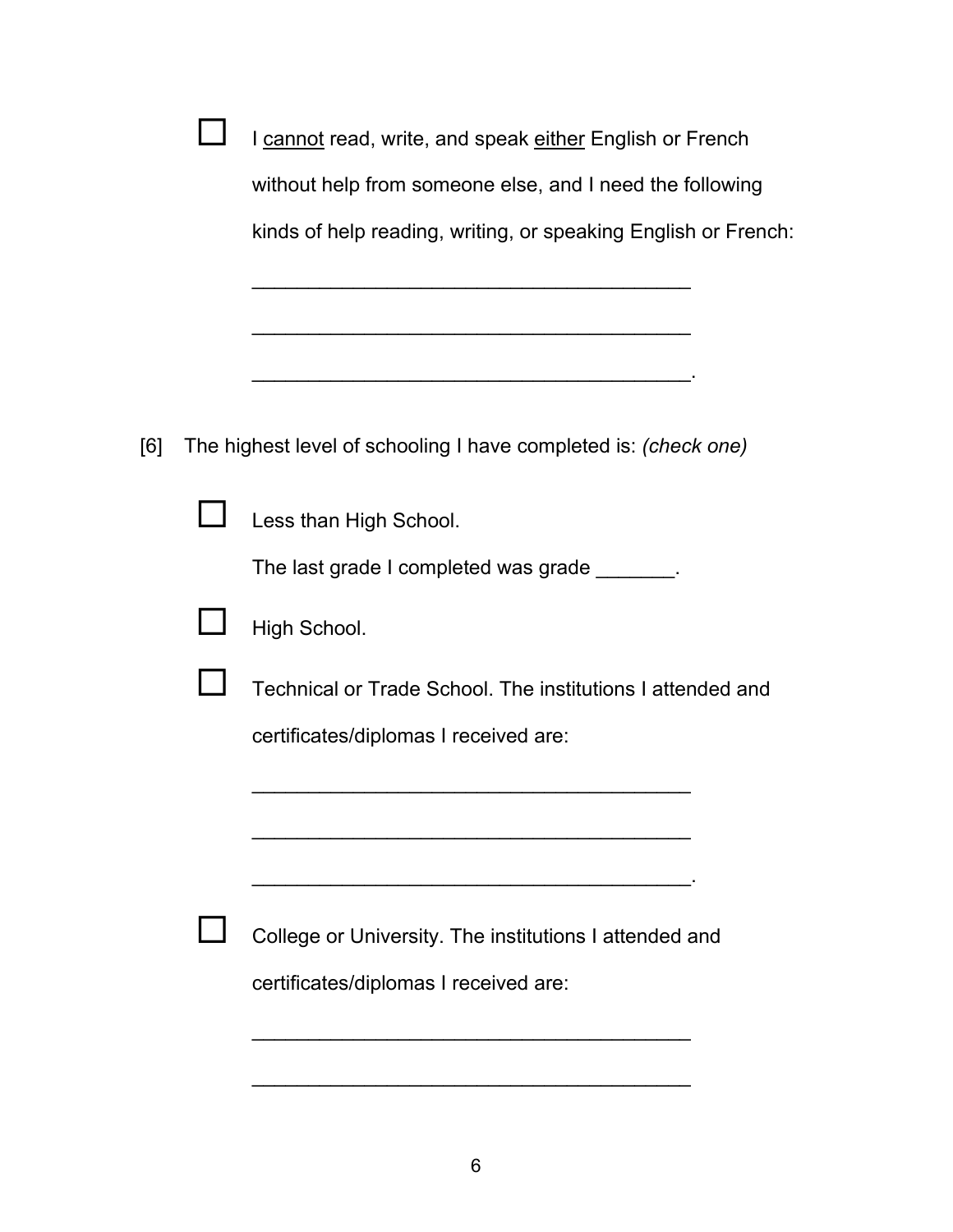[7] I am currently: *(check one)*



Employed as a \_\_\_\_\_\_\_\_\_\_\_\_\_\_\_\_\_\_\_\_\_\_\_\_\_\_\_\_\_\_\_\_.

[8] I have been employed in these jobs with these employers in the past five (5) years:

\_\_\_\_\_\_\_\_\_\_\_\_\_\_\_\_\_\_\_\_\_\_\_\_\_\_\_\_\_\_\_\_\_\_\_\_\_\_\_.

| <b>Start Date</b> | <b>End Date</b> | Employer | Job Title | Monthly<br>Salary (\$) |
|-------------------|-----------------|----------|-----------|------------------------|
|                   |                 |          |           |                        |
|                   |                 |          |           |                        |
|                   |                 |          |           |                        |
|                   |                 |          |           |                        |
|                   |                 |          |           |                        |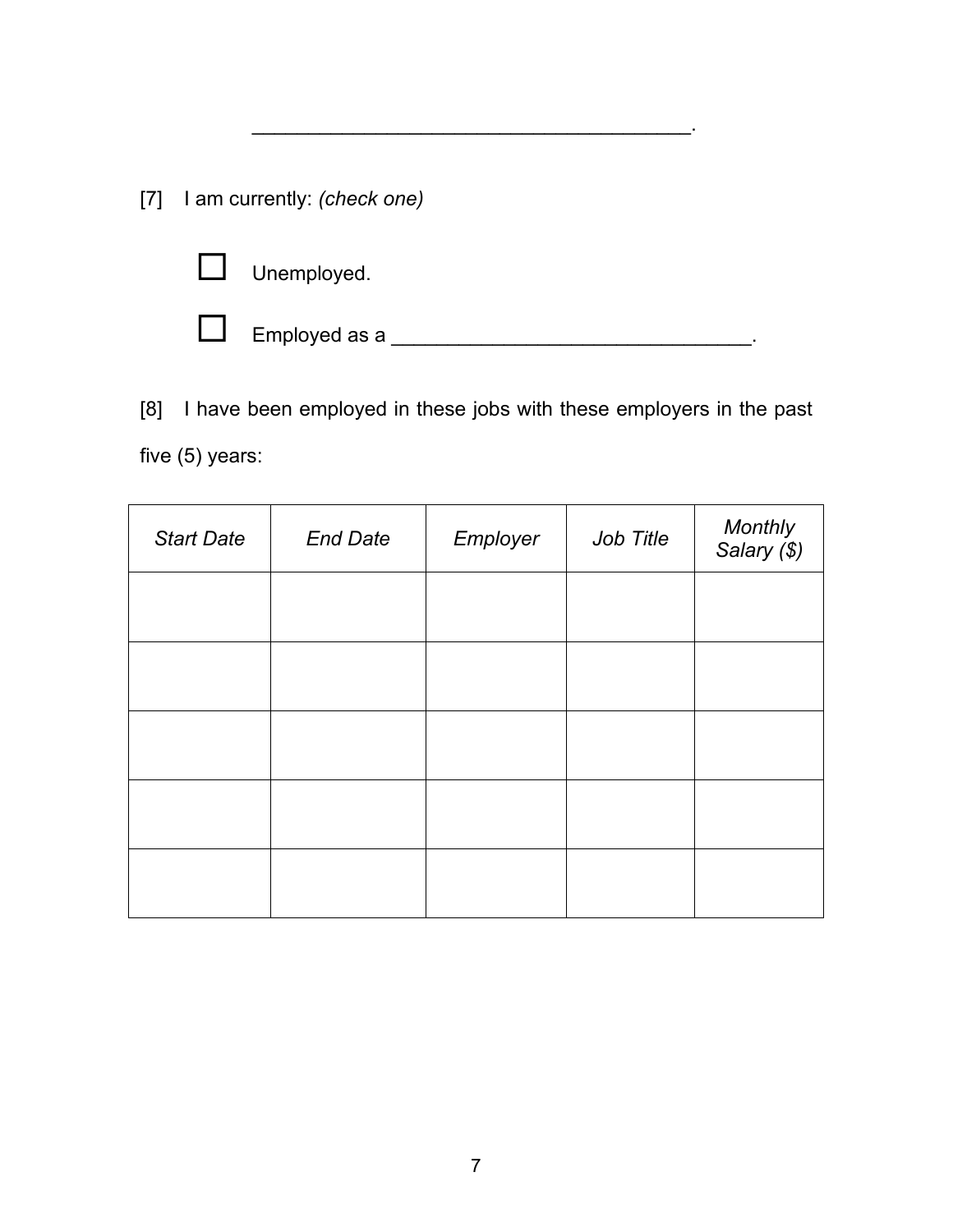[9] I applied to Legal Aid for coverage in this matter on the day of \_\_\_\_\_\_\_\_\_\_\_\_\_\_\_\_, 20\_\_\_\_. Legal Aid did not appoint a lawyer to represent me. I have attached the letter from Legal Aid informing me that my application for coverage was denied as shown in the attached documentation.

[10] I appealed Legal Aid's decision to deny me coverage to the Appeals Committee on day of the same committee on the day of the set of the set of the set of the set of the set of the set of the set of the set of the set of the set of the set of the set of the set of the set of the set of the denied. I have attached the letter from Legal Aid informing me that my appeal was denied as shown in the attached documentation.

[11] It is my belief that the criteria used by the Legal Aid to decide whether to fund counsel has no direct relationship to my ability to defend myself or whether or not I will receive a fair trial if I'm denied counsel.

[12] I have attached my Income Tax Returns from the Canada Revenue Agency for the following years:

| Year           | <b>Income</b> |
|----------------|---------------|
|                |               |
|                |               |
|                |               |
| Average Income |               |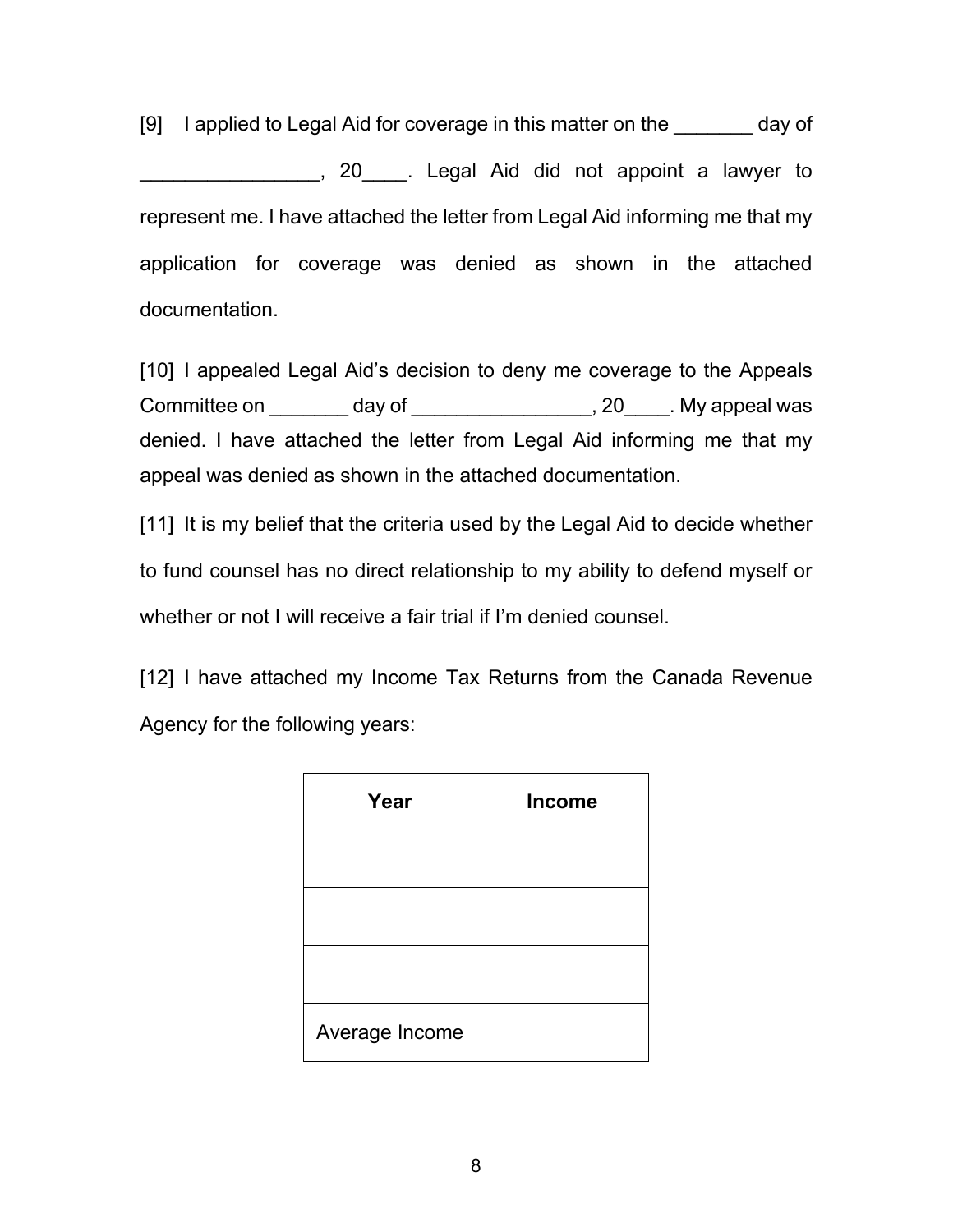[13] I have contacted three (3) private lawyers who practice criminal law in Alberta. I asked them how much they would charge to defend me at a trial in this matter. They estimated it would cost about this much to defend me at trial, and requested a retainer of about this much:

| Lawyer $#1$ - Trial: $$$ | - Retainer: \$ |
|--------------------------|----------------|
| Lawyer $#2$ - Trial: $$$ | - Retainer: \$ |

*Lawyer #3* - Trial: \$\_\_\_\_\_\_\_\_\_\_\_\_ - Retainer: \$\_\_\_\_\_\_\_\_\_\_\_\_,

[14] I currently have the following assets:

| <b>Asset</b> | <b>Estimated Value</b> |
|--------------|------------------------|
|              |                        |
|              |                        |
|              |                        |
|              |                        |
|              |                        |
|              |                        |
|              |                        |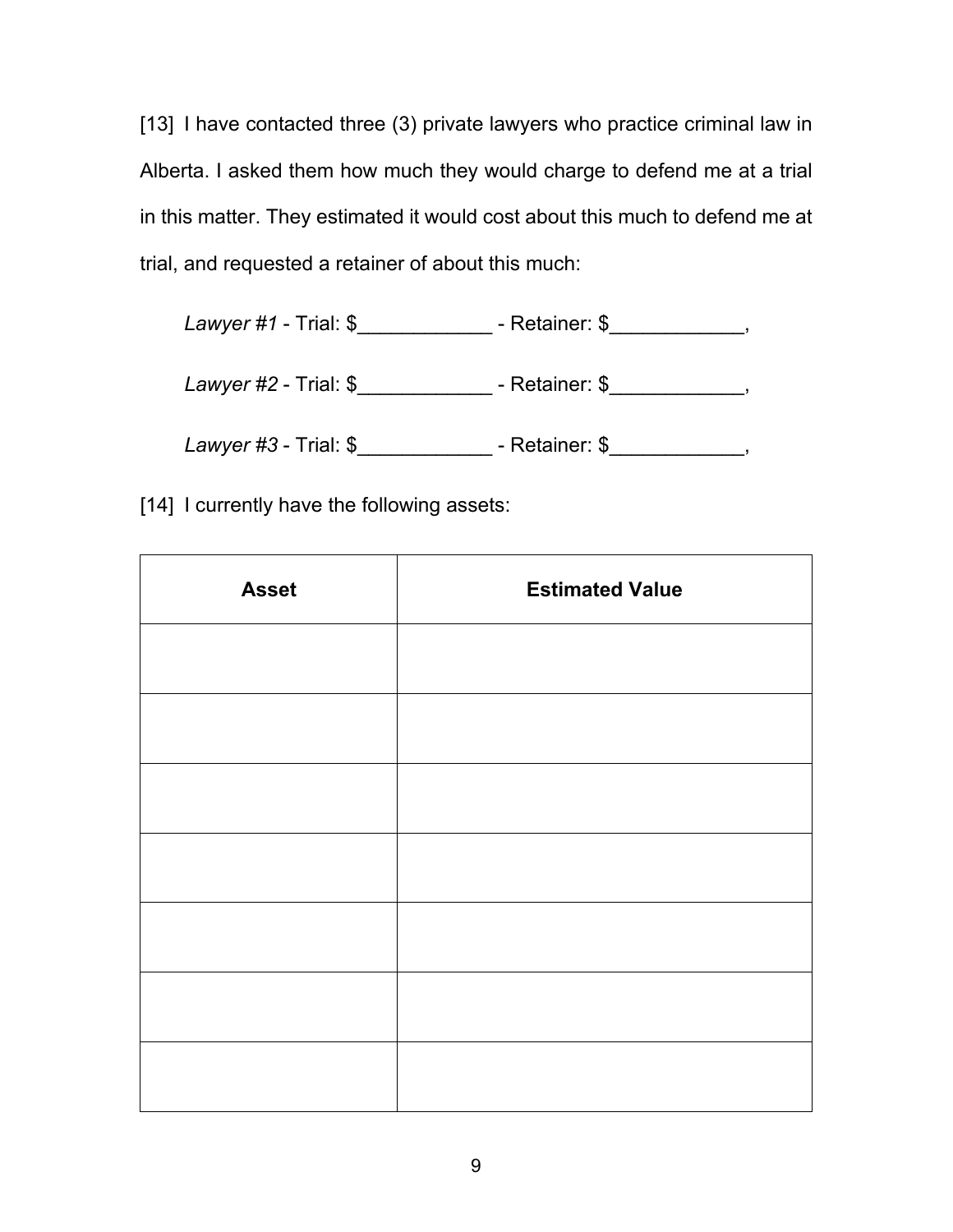[15] I currently have the following liabilities:

| Liability | <b>Estimated Amount Owing</b> |
|-----------|-------------------------------|
|           |                               |
|           |                               |
|           |                               |
|           |                               |
|           |                               |
|           |                               |
|           |                               |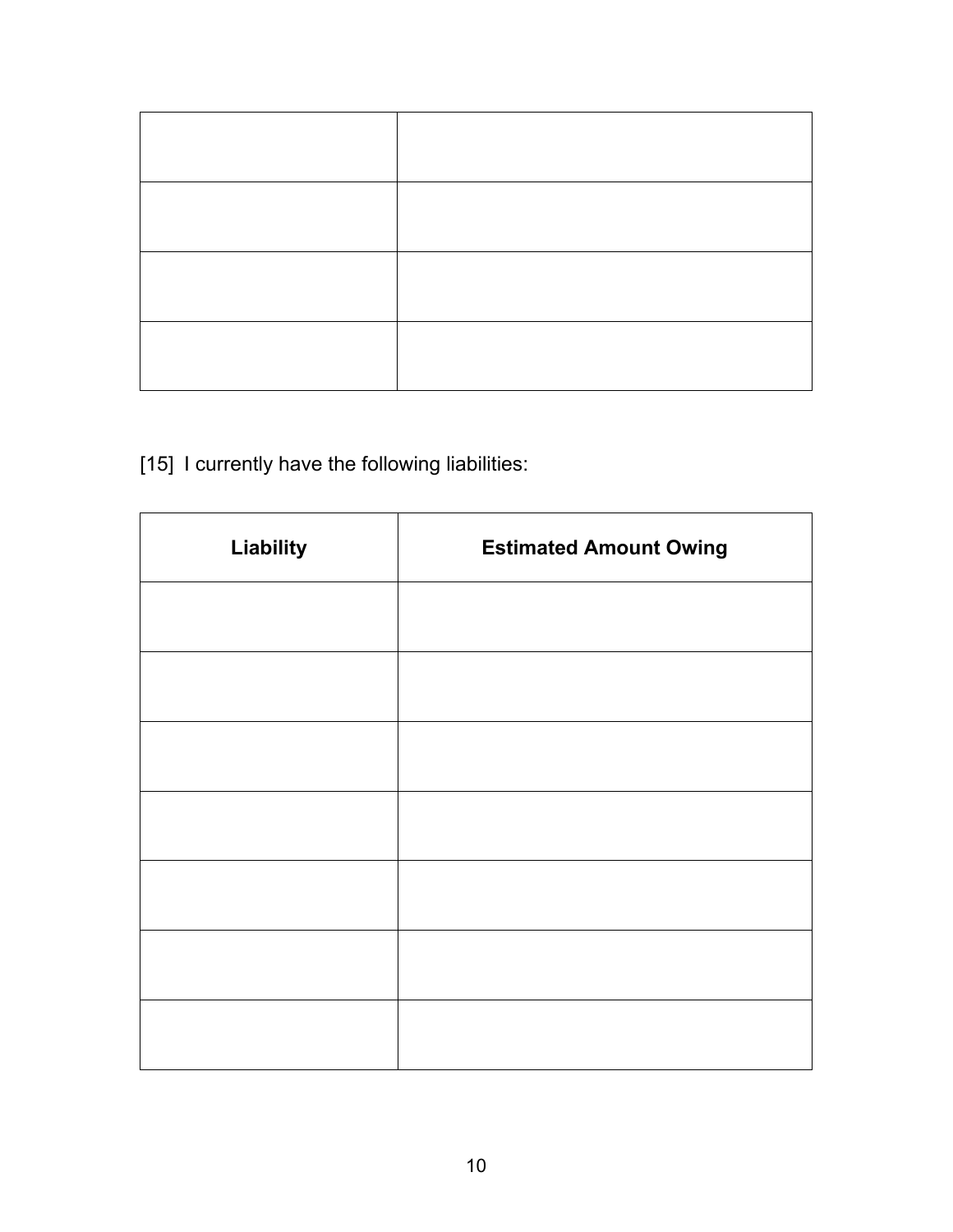[16] Since I was charged, I have not been able to save enough money to hire a lawyer to defend me because:

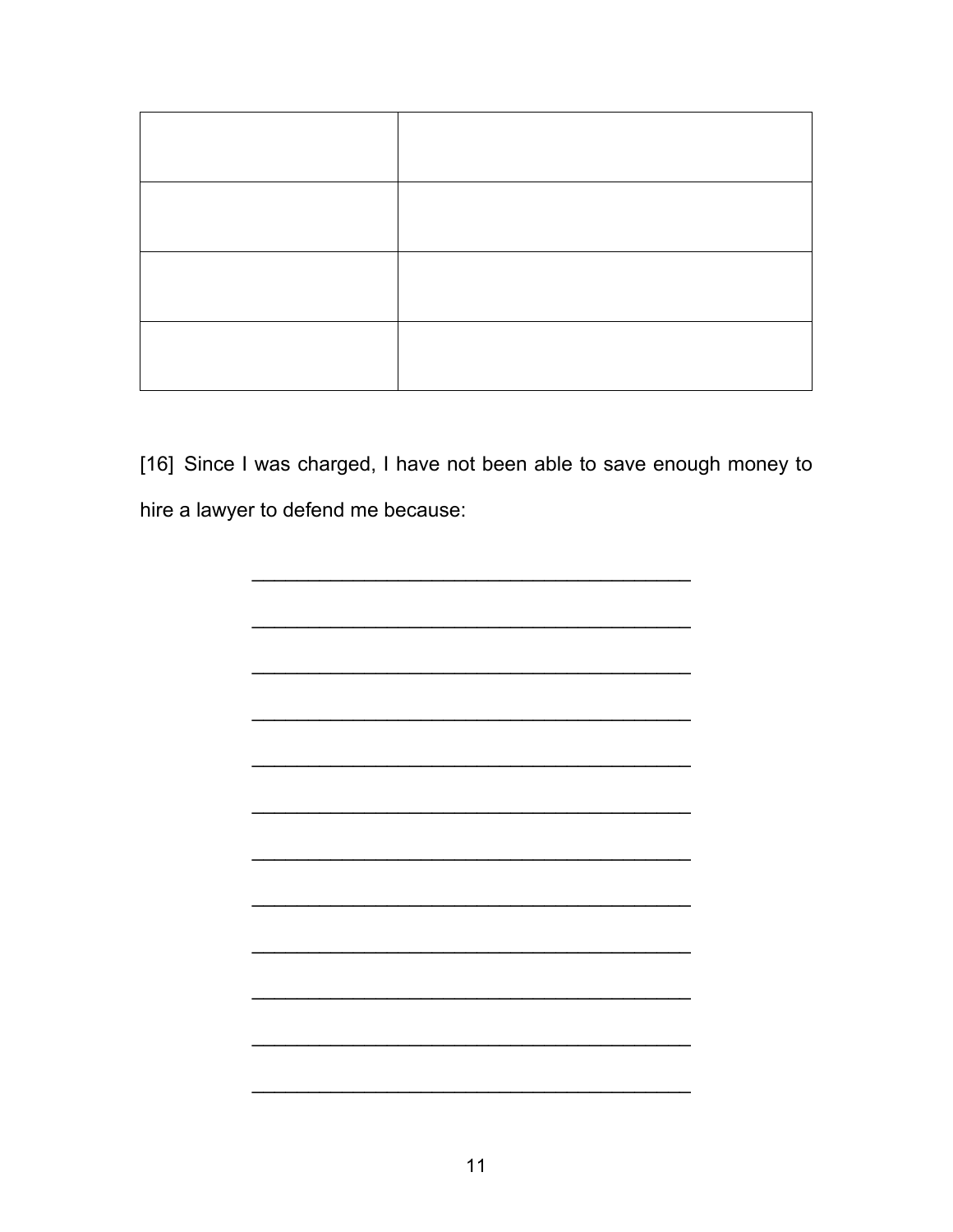

[17] I do not think I will be able to properly represent myself at my trial because: